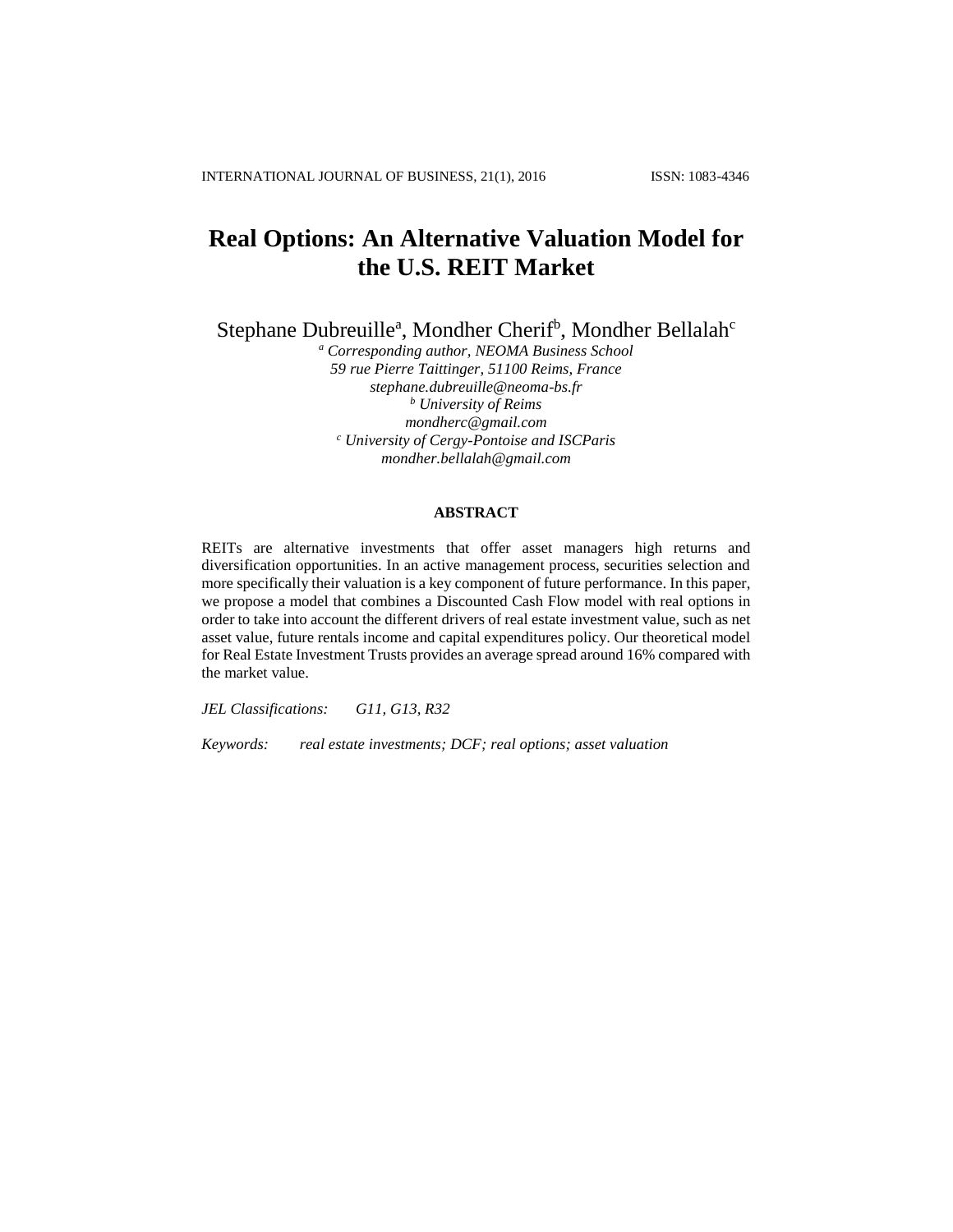# **I. INTRODUCTION**

Institutional investors began to take interest in real estate markets at the beginning of the 1980s due to their potential for growth, their risk diversification benefits and as inflation hedging instruments. Real estate is traditionally considered as a safe haven when financial markets are unstable. Investors can access the real estate market directly by purchasing buildings, land, shopping centers, office space; or indirectly by investing in real estate investment trusts. Direct investment in real estate is characterized by a lack of liquidity, significant transaction sizes, a degree of opacity, and high levels of heterogeneity. On the contrary, real estate investment trusts provide investors with exposure to the real estate sector without liquidity constraints given that they are stocks listed on financial market. This relative lack of liquidity in real estate investments tends to smooth performance and reduce volatility levels (Fisher, Gatzlaff, Geltner, and Haurin, 2003). In a portfolio management strategy, real estate is considered as an alternative investment. Westerheide (2006) shows that REITs are a class of assets on their own that evolves differently from stocks and bonds. These features have justified real estate investment to spread the risk inherent in a portfolio made up entirely of traditional assets (stocks, bonds and cash). Simon and Ng (2009) show that real estate plays this role in spreading risk even more when the stock market is bearish. Real estate distinguishes itself by its defensive character, being less sensitive to the macro-economic environment than traditional classes of assets. According to Hoesli, Lekander, and Witkiewicz (2004), real estate leads to a reduction of 5-10% in total portfolio risk, and nearly 20% when international real estate investments are taken into account.

In a "top down" analysis, the selection of the best stocks in the real estate industry is a key performance factor. The selection of stocks to include in a portfolio is traditionally based on classic discounted or multiple valuation models. Real estate investments include options such as the utilization of property reserves, extension, renovation (brownfield sites) or the renewal of leases. These options ought to be included in valuation models. In practice, managers react to events and modify their strategy with the use of additional information. Such flexibility is lacking in standard discounted models, which make their valuation based on a single scenario for future cash flow. Flexibility based on monitoring investments with regard to incoming information is rather like an option. According to Copeland, Koller, and Murrin (2000), the development of option theory is a real innovation in the field of corporate valuation. Options take into account the ambiguous, dynamic features of financial projects. Our article proposes a valuation model of REITs that adds real options to traditional discounted cash flow. Using securities that are on both the FTSE/EPRA NAREIT North America index and the S&P 500 Index, we analyze price differences between our theoretical model with options and the market. Our paper is organized as follows. The first section reviews traditional theoretical models for valuing real estate assets. The second section describes our sample and discusses the results of DCF models based on realistic assumptions. The third section introduces real options and analyzes the main results. Finally, we conclude by presenting the theoretical and practical contribution of our research.

# **II. THEORETICAL MODELS FOR VALUING REAL ESTATE ASSETS**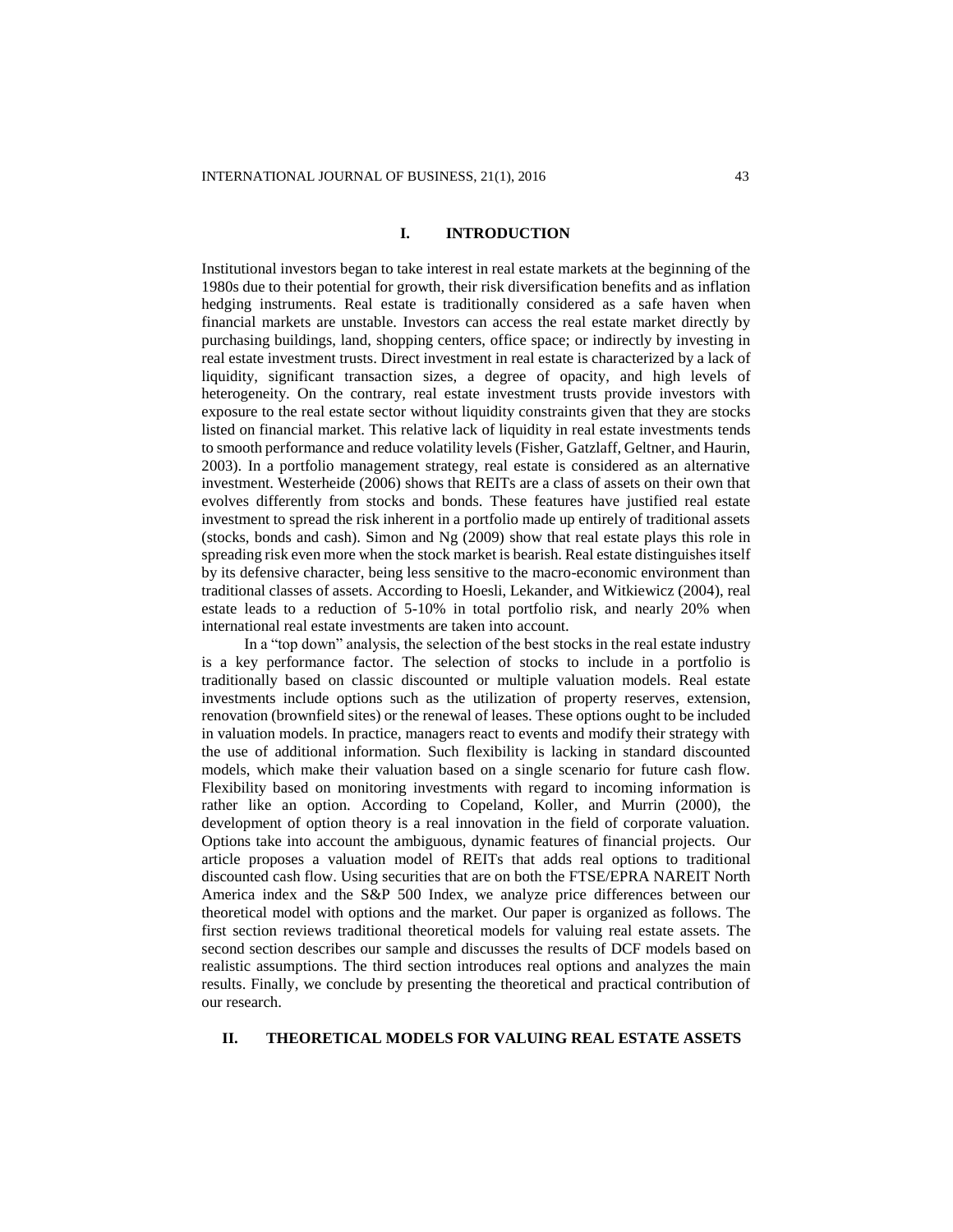Three main methods are used to value real estate investments. The first is based on the adjusted net asset value, the second on a comparison with similar assets and the third is based on discounted future operating cash flows. The net asset value (NAV) is an adjustment of the value of real estate assets based on the fair value of assets in the balance sheet. The value of the shareholders' equity is calculated by subtracting revalued liabilities from the fair value of assets. Capozza and Lee (1995) define the value of the net assets of REITs using the following formula:

$$
NAV = \frac{Market Value of properties + Other assets - Total Liabilities}{Number of shares}
$$
 (1)

For REITs, the major challenge is to account for investment property. The EPRA (European Public Real Estate Association) has drawn up recommendations for best practice in the accounting and financial reporting of listed firms in the real estate sector. Its aim is to ensure comparability and transparency throughout the European real estate sector. EPRA uses the IAS 40 standard, which allows the valuation of investment property using historical cost or fair value. Historical cost records the property asset at its initial cost of acquisition. When using this method, EPRA recommends that the amortization method and lifetime used should be indicated. In fair value accounting, the variation in value of property investment is recorded in the income statement when the fluctuations occur.

The choice of fair value is not without consequences for the financial statements and for their transparency. On a sample of 45 real estate firms in 16 countries, Edelstein et al. (2012) show that adopting fair value resulted in an average increase of net income of more than 50% during the year 2005. These results confirm the conclusions of Fortin et al. (2011), who show that the IFRS standards tend to magnify the consequence of economic cycles in the financial statements of real estate companies. In the multiples approach, the investor will compare the price of buildings that have recently been sold with similar features to the real estate to be valued. The existence of differences between the property sold and the building that is to be valued is taken into account during the valuation process: the investor adjusts the price on the basis of the disparities observed. The hedonist method uses the fact that a property transaction is motivated by the nature of the property and its intrinsic characteristics. Investing in property gives a certain degree of satisfaction, and this depends on the different features of the asset. By regression of the data linking the market price to these features, it is possible to quantify the value of each of these determinants. Regression analyses are performed on the price, represented as y, and different independent variables  $(x<sub>i</sub>)$ . Date of construction, location, size, rate of occupancy and economic environment are examples of independent variables (Equation 2):

$$
y = \sum_{i=1}^{n} \beta_i x_i + \varepsilon_i
$$
 (2)

Hedonist regressions use a linear model. A variation in the price of the asset is a consequence of an increase of one unit of value, represented by  $\beta_i$ , of one or more variables. This method has been widely discussed in the academic literature (see Sirmans et al., 2005, for a review). Finally, the third method of valuing direct and indirect real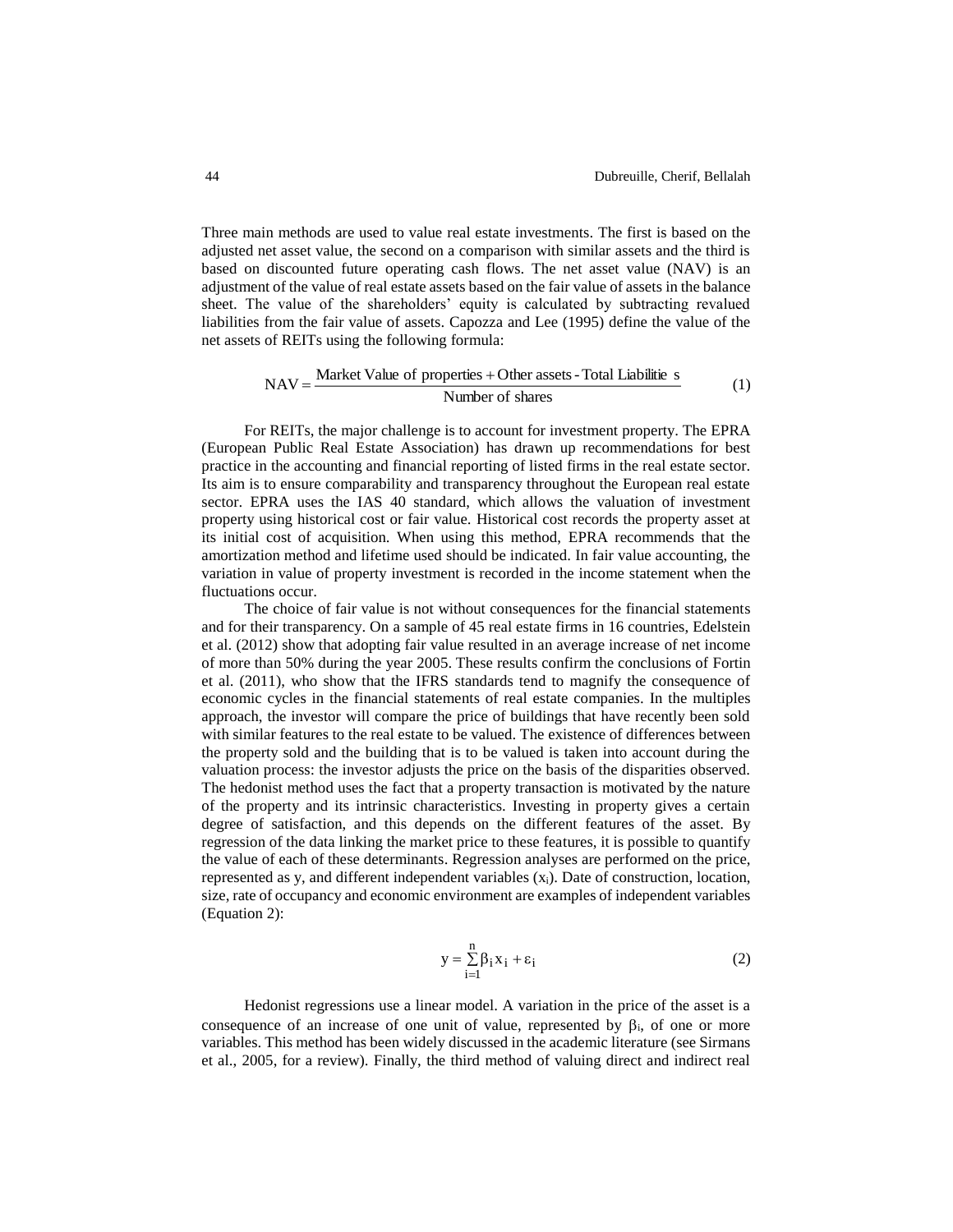estate is based on an estimation of future rents related to the real estate investment. The model discounts projected cash flows according to the risk of the asset. The first discounted model for a property asset takes up Irving Fisher's (1930) model, which assumes a constant and perpetual Net Operating Income (NOI):

$$
V_0 = \frac{NOI_1}{R_0}
$$
 (3)

The operating income is discounted at a rate,  $R_0$ , known as the capitalization rate. This rate corresponds to the cost of equity capital when the real estate investment is internally funded or to the average cost of funding sources (WACC) when the firm uses financial leverage for its investment decisions. The net operating income (NOI) measures all the rents received less taxes, insurance, maintenance and repair costs and losses due to vacancy. The NOI corresponds to the EBITDA in the income statement of REITs.

Because of the simplified hypotheses it introduces, the previous model has been neglected in favor of the DCF (Discounted Cash Flow) approach. This consists in discounting at the weighted average cost of capital the net operating income over an explicit period of time rather than to infinity, and a terminal cash flow.

$$
V_0 = \sum_{t=1}^{n} \frac{NOI_t}{(1+k)^t} + \frac{TV_n}{(1+k)^n}
$$
(4)

The operating income is estimated using different hypotheses of growth, rate of occupancy, economic and fiscal environments. The terminal value  $(TV_n)$  is the selling price of the property at the end of the planning period. It is a function of the hypotheses on the level of inflation and the valuation model selected (NAV, multiple or perpetual rental). The discounting rate (k) is based on the return on equity capital, the yield curve and the credit spread. The international valuation standards committee, or IVSC 2005, recommends in its note no. 9 the use of DCF to determine the fair value of real estate investments. We first choose this model to value REITs and give details of our assumptions in the next section.

# **III. US EMPIRICAL EVIDENCE BASED ON DCF VALUATION**

In this section, we carry out an intrinsic valuation of property companies based on the book value and discounted approaches presented in the previous section. We then extend these traditional models, by considering real options.

#### **A. Presentation of the Sample**

The sample is made up of fourteen firms listed on both the FTSE/EPRA NAREIT North America Index and the S&P 500 Index. The real estate market is analyzed by investors in terms of sub-sectors. The most important are retail, offices, residential and industrial property. The components of our sample are presented in Table 1.

The choice of stocks operating in the real estate industry was based on the FTSE/EPRA NAREIT North America index, which serves as a benchmark for numerous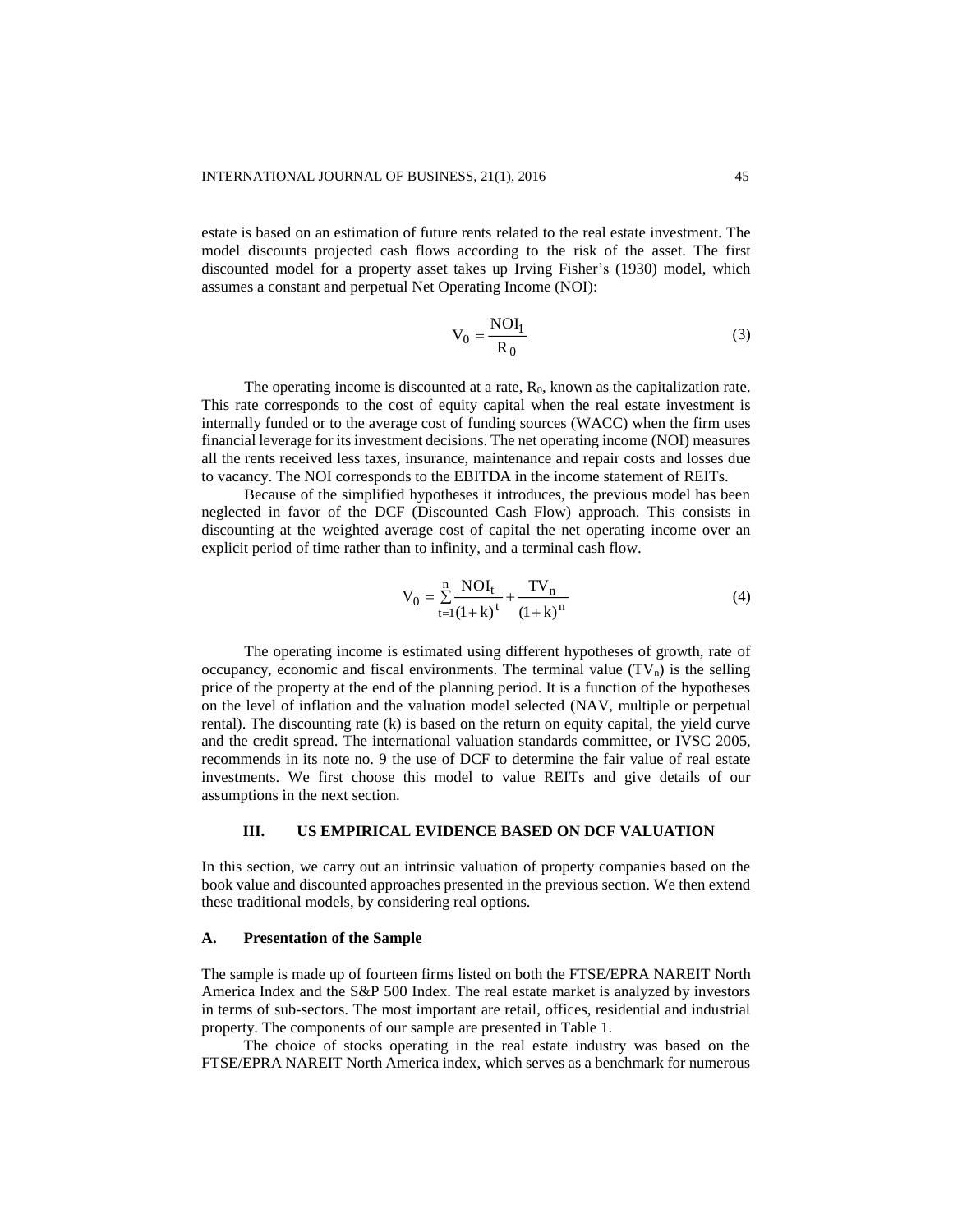investment strategies targeting the real estate sector. The firms selected operate mainly in the United States of America and cover all the different real estate sub-sectors to guarantee a diversified portfolio. The major player in our sample is Simon Property Group with real estate assets estimated at more than \$25 billion.

| Characteristics of the property firms in the sample as at 31/12/2013 |                                           |                             |                                |  |  |  |
|----------------------------------------------------------------------|-------------------------------------------|-----------------------------|--------------------------------|--|--|--|
| Companies                                                            | <b>Sectors</b>                            | Geographical presence       | <b>NAV</b><br>(in million USD) |  |  |  |
| 1. Apartment Investment                                              | <b>Multifamily Apartment</b>              | <b>USA, Puerto Rico</b>     | 5391                           |  |  |  |
| & Management                                                         | Properties                                |                             |                                |  |  |  |
| 2. Avalonbay                                                         | Multifamily                               | <b>USA</b>                  | 14284                          |  |  |  |
| Communities Inc                                                      | Communities                               |                             |                                |  |  |  |
| 3. Boston Properties Inc                                             | <b>Office Properties</b>                  | Boston, Washington DC,      | 15817                          |  |  |  |
|                                                                      |                                           | Midtown Manhattan, San      |                                |  |  |  |
|                                                                      |                                           | Francisco                   |                                |  |  |  |
| 4. Equity Residential                                                | <b>Apartment Complexes</b>                | <b>USA</b>                  | 21993                          |  |  |  |
| 5. Essex Property Trust                                              | Multifamily Residential                   | California & Washington     | 4239                           |  |  |  |
| Inc                                                                  | Properties, Commercial                    | DC                          |                                |  |  |  |
|                                                                      | Properties                                |                             |                                |  |  |  |
| 6. General Growth                                                    | <b>Shopping Mall Centers</b>              | <b>USA</b>                  | 21113                          |  |  |  |
| Properties                                                           |                                           |                             |                                |  |  |  |
| 7. HCP Inc                                                           | Senior Housing, Life                      | <b>USA</b>                  | 10627                          |  |  |  |
|                                                                      | Services, Medical                         |                             |                                |  |  |  |
|                                                                      | Offices.                                  |                             |                                |  |  |  |
|                                                                      | Hospital, Skilled<br><b>Nursing Homes</b> |                             |                                |  |  |  |
| 8. Health Care REIT Inc                                              | Senior Housing &                          | <b>USA</b>                  | 20277                          |  |  |  |
|                                                                      | <b>Health Care Real Estate</b>            |                             |                                |  |  |  |
| 9. Host Hotels & Resorts                                             | <b>Upscale and Luxury</b>                 | USA, Canada, Mexico,        | 11168                          |  |  |  |
| Inc                                                                  | <b>Hotel Lodging</b>                      | Chile, Italy,               |                                |  |  |  |
|                                                                      | Properties                                | Spain, Poland, Belgium,     |                                |  |  |  |
|                                                                      |                                           | UK, Netherlands             |                                |  |  |  |
| 10. Kimco Realty Corp                                                | Shopping Center                           | USA, Canada, Puerto Rico    | 7519                           |  |  |  |
|                                                                      |                                           | Mexico, Chile, Brazil, Pert |                                |  |  |  |
| 11. Macerich Co                                                      | <b>Shopping Center</b>                    | <b>USA</b>                  | 7622                           |  |  |  |
| 12. Public Storage                                                   | <b>Self-storage Facilities</b>            | <b>USA</b>                  | 8240                           |  |  |  |
| 13. Simon Property                                                   | Regional Mall, Outlet                     | USA & International         | 25059                          |  |  |  |
| Group                                                                | Centers.                                  |                             |                                |  |  |  |
|                                                                      | International Properties,                 |                             |                                |  |  |  |
|                                                                      | <b>Lifestyle Centers</b>                  |                             |                                |  |  |  |
| 14. Vornado Realy Trust                                              | Office and Retail                         | New York City,              | 14944                          |  |  |  |
|                                                                      | Properties                                | Washington DC,              |                                |  |  |  |
|                                                                      |                                           | California, Puerto Rico     |                                |  |  |  |

**Table 1** Characteristics of the property firms in the sample as at 31/12/2013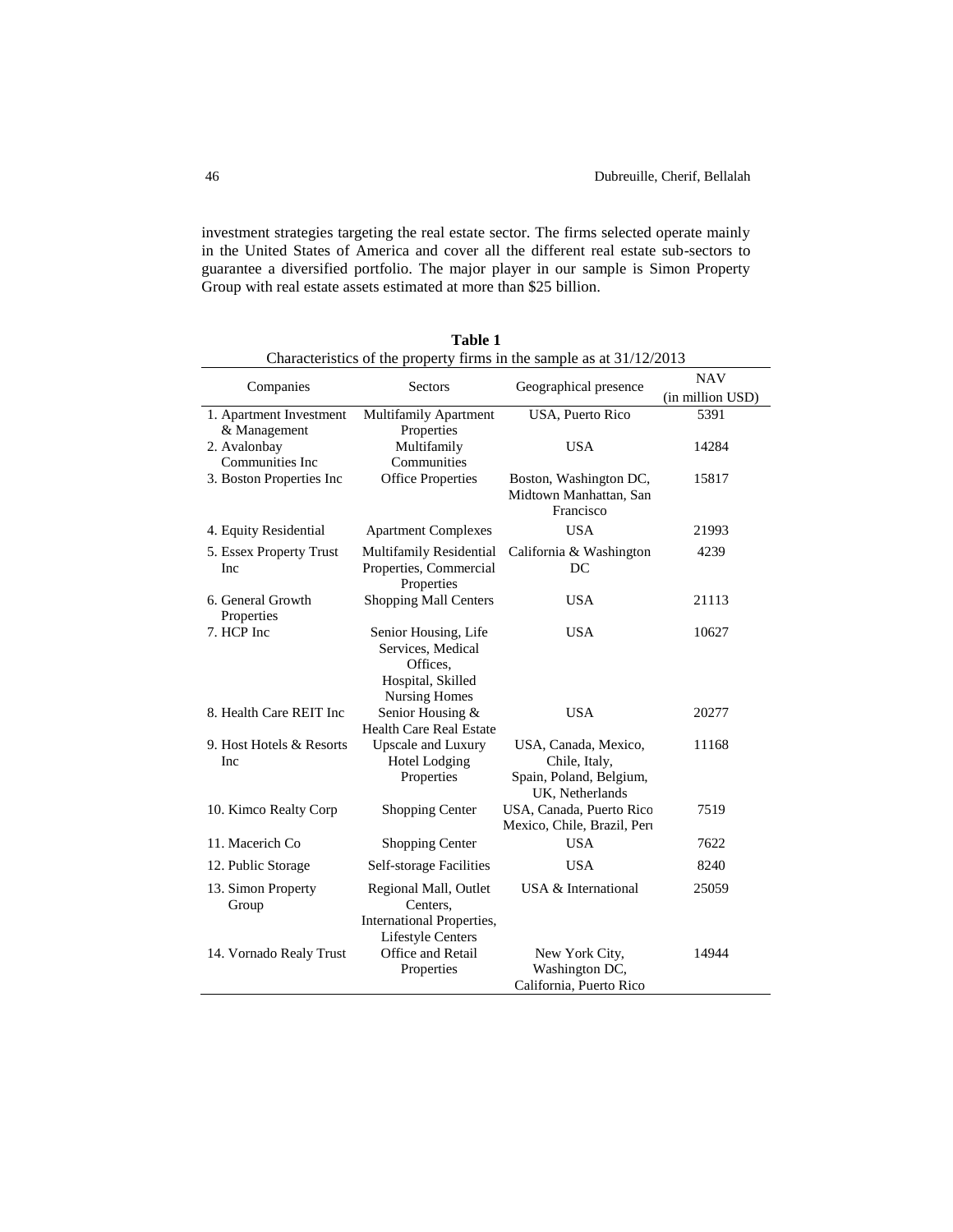#### **B. Net Asset Valuation**

The property companies are valued based on their real estate assets. We analyzed the "Price-to-book" multiples of each of the fourteen firms in our sample between 12/31/2000 and 12/31/2013, and compared them with the S&P 500 Index. For the book value, we selected the adjusted net assets, published annually in the financial statements. This year-end asset valuation has been compared with the market value displayed on Bloomberg for the same period.

The real estate industry valuation, based on the P/B multiple, appears slightly higher than other sectors, with an average ratio of 2.9 vs 2.5 for the S&P 500 Index. This valuation is related to organic growth rates, nearly 5% on average in our sample, attractive yields around 3% higher than US government bond yields, and relatively low interest rates to leverage real estate investments. According to our sample, financing costs have fallen by more than 20% over the last four years in the real estate sector, due to improved ratings. These perspectives have turned into a rise of 36% for the EPRA index between 2000 and 2013. In the following sub-section we propose to value property companies using a DCF model that takes account of future operating cash flows and financing costs.

## **C. Discounted Cash Flows (DCF)**

Companies in the real estate industry have several features that have to be taken into account when determining their intrinsic value via a discounting model. The real estate sector is closely correlated to the economic environment and to interest rate levels. Subsectors such as retail property and offices are very cyclical and depend on the consumer confidence levels and household spending. This dependence on the economic environment is even more marked when the assets held by property companies are not located in so-called "prime" areas, which are always attractive. The quality of the valuation depends on the relevance and realism of the hypotheses made for future forecasts. We list below the principal assumptions used in the DCF model:

$$
P_0 = \left[ \sum_{t=1}^{n} \frac{NOI_t}{(1+k)^t} + \frac{TV_n}{(1+k)^n} \right] - D_0
$$
 (5)

 $\bullet$  To forecast operating cash flows (NOI<sub>t</sub>), we use the average of operating margins (EBITDA/Sales) over a thirteen-year period (01/01/2000 to 31/12/2013). The operating income is considered before adjustment for changes in the value of property investment (IAS 40 standard) to limit their volatility. The revenue is made up of gross rental income. Rents are very volatile, being linked to both economic cycles and prime investment projects. We have used an average growth in sales corrected from seasonal changes over the last 13 years;

 CAPEX is a significant component of the activity of REITs, which constantly modify their assets by developing new projects and selling off mature assets. In some years, CAPEX exceeds sales, making the notion of Free Cash-Flow inconsistent. The property companies are valued on the operating cash flow considering only investments in net working capital requirements.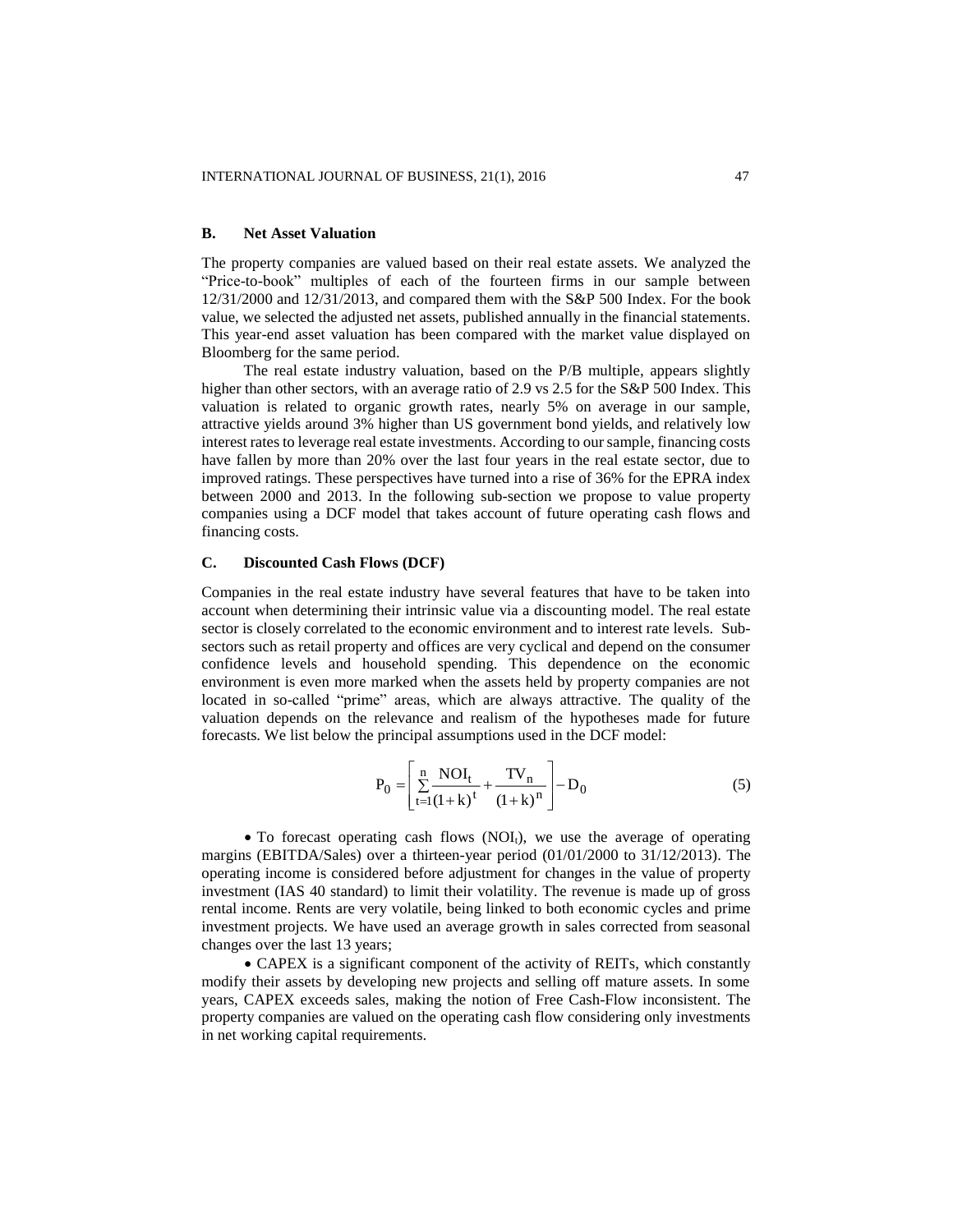• The real estate industry uses significantly the leverage to finance assets. Today these financing operations are stimulated by low interest rates, strategic refocusing on "prime" property and improved ratings. In our sample, average net financial debt stands at more than €5.5 billion. Five companies over fourteen have more than €10 billion of debt in their balance sheet. Simon Property Group shows financial debts close to  $\epsilon$ 22 billion on our date of valuation  $(12/31/2013)$ . The net debt  $(D_0)$  amount will reduce significantly the intrinsic value of the stocks.

 We used the weighted average cost of capital (WACC) as the discount rate (k) for operating cash flow. The WACC was obtained from Bloomberg on 12/31/2013 and adjusted for the cost of debt depending on the credit risk of the firms in our sample.

 At the end of the Thirteen-year forecasting period, we compute the terminal value  $(TV_n)$  based on the Gordon Growth Model. We assume a growth to perpetuity of 2.35 %. This rate was chosen to reflect the economic growth in the United States where the REITs in our sample mainly operate. The figure is the average of the last 2 years (2013 and 2012). The assumptions used for our valuation model are summarized in Table 2. Using these assumptions, we present in Table 3 the intrinsic value of the companies in our sample and the differences with the market value at the valuation date (12/31/2013).

The stock market overvalues the property firms. The market value is higher than the theoretical DCF valuations for all companies of the sample. The average premium is 24.8% with a standard deviation of 47%. The largest market premium is for General Growth Properties with a premium paid by the market equals to 182.28%. This company presents a tremendous amount of debt. Investors agree to overpay in the real estate sector for reasons that are both tangible and intangible. We have highlighted the impressive performance of the real estate sector during the period of our study, which can be explained by attractive rental yields and favorable financing conditions. Every investor agrees on the importance of psychology in investment decisions. Research into behavioral finance shows the sometimes irrational and illogical behavior of investors in terms of choices and decision-making. The influence of emotional factors, but also a certain number of cognitive biases in information processing lead to errors of evaluation and judgment. Tetlock (2007) has shown that investors' "feeling" affects their asset valuation. This emotional interference might explain to some extent the differences between theoretical and market values highlighted by our study. Kyle (1985) described these investors guided by their feeling as "noise traders".

The next section examines the persistent overvaluation by the markets of property firms. We propose to improve discounted cash flow model by adding real options.

# **IV. VALUATION OF REITS BY REAL OPTIONS**

Real options deal with tangible assets and make it possible to adjust the course of an investment project during its lifecycle. Real options capture the value of uncertain growth opportunities.

#### **A. Theoretical frame of real options**

Real options have been widely used to analyze decisions to develop/abandon physical property (Chan et al., 2012) and financing opportunities (Changwen et al., 2007). The conditions for the existence of real options in an investment project are irreversibility, uncertainty and flexibility explained below: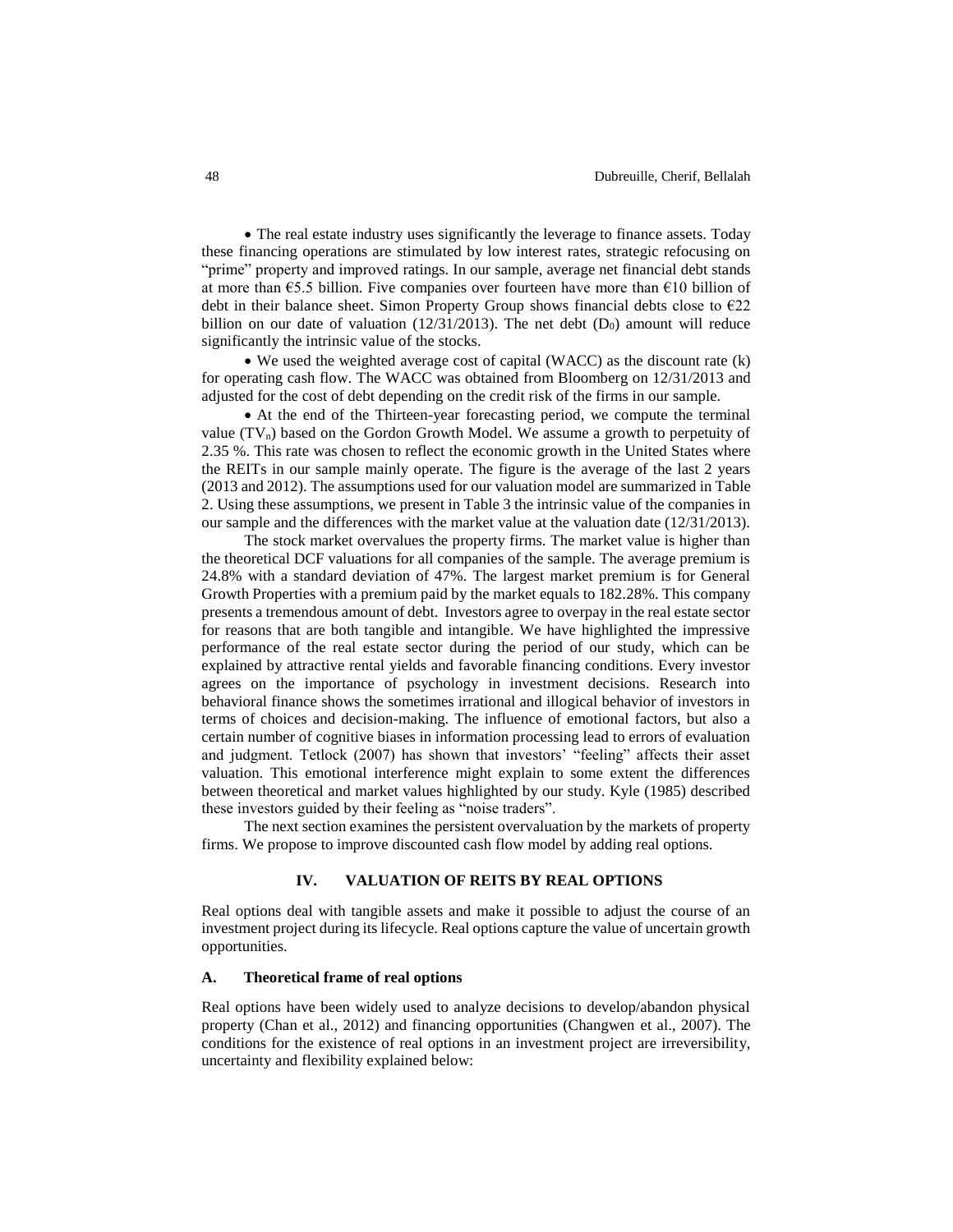| Table 2<br>Assumptions of the DCF model |                         |                     |                   |          |        |
|-----------------------------------------|-------------------------|---------------------|-------------------|----------|--------|
| Companies                               | Sales<br>Growth<br>Rate | Operating<br>Margin | Terminal<br>Value | Net Debt | WACC   |
| 1. Apartment Investment &               |                         |                     |                   |          |        |
| Management                              | 5%                      | 55.73%              | 10270             | 4332.43  | 6.77%  |
| 2. Avalonbay Communities Inc            | 10%                     | 63.40%              | 26381             | 5863.85  | 7.00%  |
| 3. Boston Properties Inc.               | 9%                      | 58.62%              | 31314             | 8976.37  | 6.51%  |
| 4. Equity Residential                   | 3%                      | 63.93%              | 29464             | 10712.72 | 6.18%  |
| 5. Essex Property Trust Inc.            | 11%                     | 64.27%              | 14262             | 3023.08  | 6.72%  |
| 6. General Growth Properties            | 3%                      | 67.58%              | 27917             | 15301.37 | 6.50%  |
| 7. HCP Inc                              | 15%                     | 82.46%              | 41160             | 8361.07  | 8.63%  |
| 8. Health Care REIT Inc.                | 10%                     | 49.94%              | 32452             | 10493.23 | 6.90%  |
| 9. Host Hotels & Resorts Inc            | 13%                     | 23.59%              | 20704             | 3898.00  | 10.12% |
| 10. Kimco Realty Corp                   | 8%                      | 60.98%              | 15359             | 4072.63  | 7.67%  |
| 11. Macerich Co                         | 14%                     | 58.69%              | 14471             | 4513.02  | 8.06%  |
| 12. Public Storage                      | 9%                      | 68.11%              | 33364             | 819.88   | 8.60%  |
| 13. Simon Property Group                | 11%                     | 72.50%              | 83032             | 21871.68 | 7.30%  |
| 14. Vornado Realy Trust                 | 15%                     | 52.18%              | 32242             | 9395.43  | 7.78%  |

| Table 3                                           |                 |                    |          |                   |  |
|---------------------------------------------------|-----------------|--------------------|----------|-------------------|--|
| Spreads between theoretical and market valuations |                 |                    |          |                   |  |
| Companies                                         | Market<br>Value | Intrinsic<br>Value | Spread   | Market<br>Premium |  |
| 1. Apartment Investment & Management              | 25.91           | 25.08              | $-0.83$  | 3.31%             |  |
| 2. Avalonbay Communities Inc                      | 118.23          | 111.05             | $-7.18$  | 6.47%             |  |
| 3. Boston Properties Inc.                         | 100.37          | 98.67              | $-1.70$  | 1.72%             |  |
| 4. Equity Residential                             | 51.87           | 34.07              | $-17.8$  | 52.25%            |  |
| 5. Essex Property Trust Inc.                      | 143.51          | 123.86             | $-19.65$ | 15.86%            |  |
| 6. General Growth Properties                      | 20.07           | 7.11               | $-12.96$ | 182.28%           |  |
| 7. HCP Inc                                        | 36.32           | 32.43              | $-3.89$  | 12.00%            |  |
| 8. Health Care REIT Inc.                          | 53.57           | 50.98              | $-2.59$  | 5.08%             |  |
| 9. Host Hotels & Resorts Inc.                     | 19.44           | 16.04              | $-3.40$  | 21.20%            |  |
| 10. Kimco Realty Corp                             | 19.75           | 19.24              | $-0.51$  | 2.65%             |  |
| 11. Macerich Co                                   | 58.89           | 45.81              | $-13.08$ | 28.55%            |  |
| 12. Public Storage                                | 150.52          | 146.11             | $-4.41$  | 3.02%             |  |
| 13. Simon Property Group                          | 143.06          | 137.22             | $-5.84$  | 4.26%             |  |
| 14. Vornado Realy Trust                           | 88.79           | 81.76              | $-7.03$  | 8.60%             |  |

**Table 3**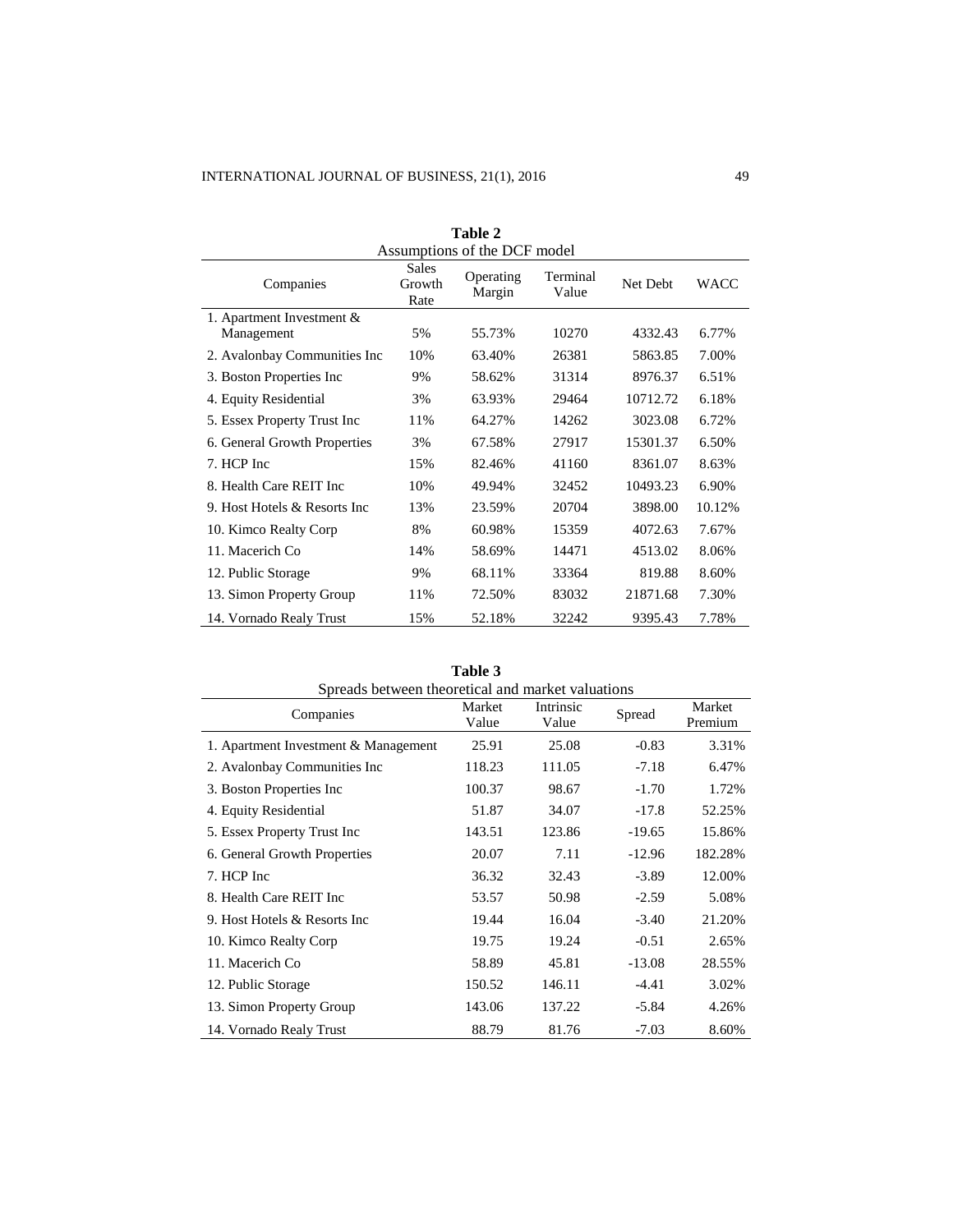With irreversibility, it is impossible to turn back without losing a significant amount of the funds already expensed. If the decision can be altered without cost, the real option has no value.

 Uncertainty will encourage managers to wait and keep the investment opportunity in order to benefit from the release of new information (Yavas and Sirmans, 2005).

 Flexibility represents the possibility of making or not making an investment, in other words of exercising or abandoning the option depending on market conditions. It takes its value from the uncertainty and flexibility of the environment surrounding the holder of the property investment project (Sebehela and Tumellano, 2008). Different categories of real options exist in real estate investment projects by property firms, such as options to postpone, develop, abandon or sell assets (see Grovenstein et al., (2011) and Paxson (2007) for a review) When valuing real estate firms, these options should naturally be considered as future sources of value creation. Real options premiums are valued using Black and Scholes' model (1973). Assuming fixed interest rate, constant volatility and no transaction costs, the premium of a European-type call option is calculated using the following formula:

$$
C = SN(d) - Ke^{-Rft} N(d - \sigma\sqrt{t})
$$
\n(6)

with

$$
d = \frac{\log\left(\frac{S}{K}\right) + \left(R_f + \frac{\sigma^2}{2}\right)t}{\sigma\sqrt{t}}
$$
(7)

where S is the rate of the underlying stock; K, the exercise price;  $R_f$ , the risk-free rate; t, the life of option;  $\sigma$ , the underlying volatility and N(d), the cumulative normal function. The assumptions used to value property firms with real options are presented in the next section.

## **B. Hypotheses in the Real Options Model**

We follow the procedure proposed by Rappaport and Mauboussin (2003), which consists in quantifying the value of a firm's implicit real options on the basis of the investments carried out or planned for in the business model. The performance of the property companies is directly related to their investment strategy and their assets turnover. Such firms sell off mature assets to refocus their portfolio on more profitable sectors, develop new projects or improve their financing conditions. In our procedure, and in line with the recent work by Tsekrekos (2013), we value property firms by combining discounted cash flow model and real options. The firm's value is the sum of its economic value (discounted cash flow model) and the value of its investment opportunities (real option model).According to the Black and Scholes method (1973), the premium of an option depends on five parameters: the value of the underlying stock, the exercise price, the volatility, the maturity date and the interest rate. We have formulated the following hypotheses to determine the parameters of the model: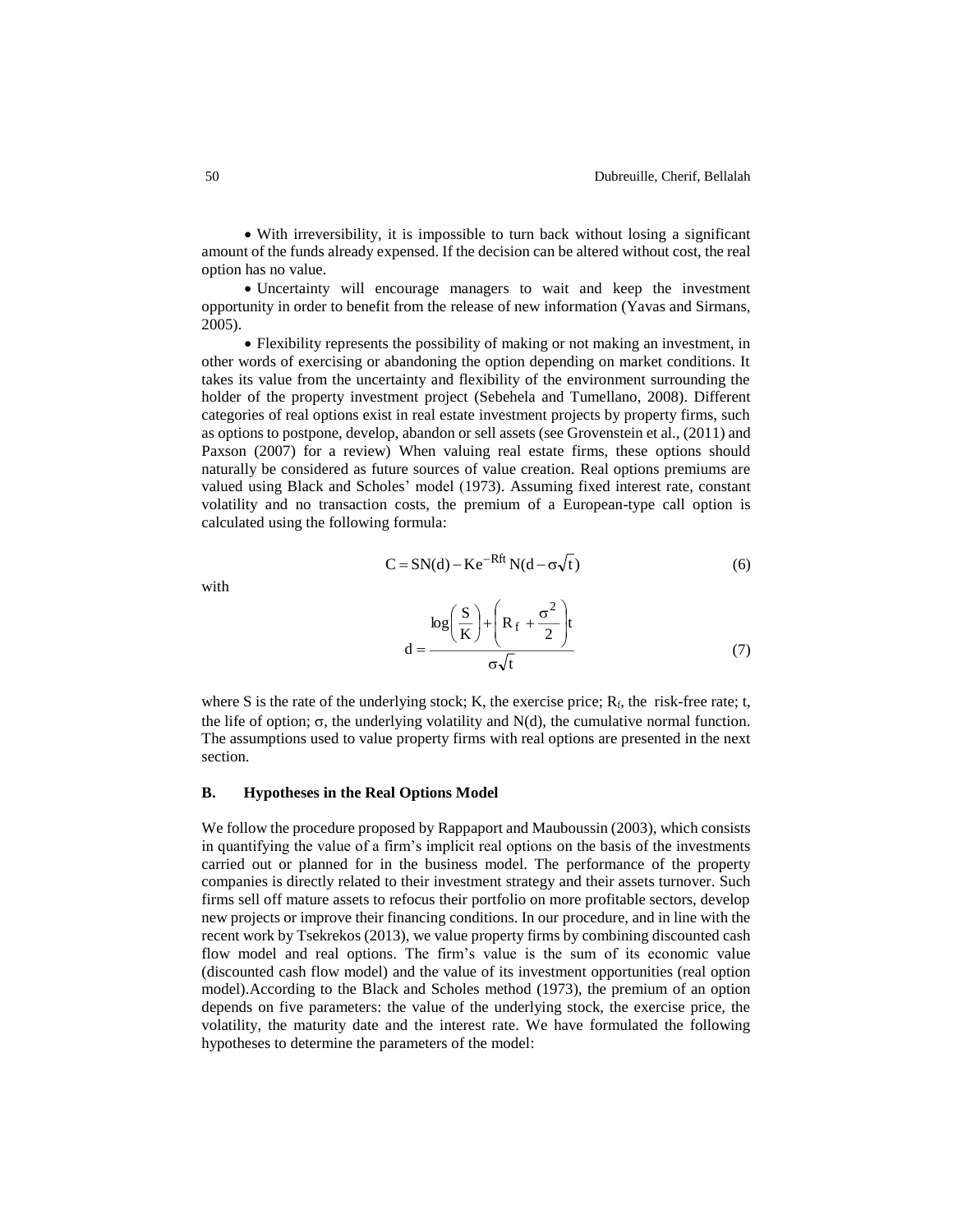• The intrinsic value of the underlying stock, expressed as S, is equal to the CAPEX. Investment opportunities create value. The CAPEX is the expense carried out over the year 2013;

• In line with the hypotheses of Rappaport and Mauboussin (2003), we suppose that  $S/K = 100$  %. It means the Net Present Value (NPV) of the project at the time of decision is zero;

• Maturity is the time that a company can defer an investment decision without losing an opportunity. The length of time is five years;

 For the risk-free rate, we have retained the yield-to-maturity on US medium term government bonds;

 Volatility measures the potential variability of a project's cash flow and future value. We have retained the historic annualized volatility of real estate firm performance for the period of our study (2000 to 2013).

**Table 4**

The value of the parameters in our real options is indicated in Table 4.

| тате 4<br>Parameters of real options |            |              |      |        |  |
|--------------------------------------|------------|--------------|------|--------|--|
| Companies                            | Volatility | <b>CAPEX</b> | S/K  | US YTM |  |
| 1. Apartment Investment Management   | 32.05%     | 350.34       | 100% | 1.5%   |  |
| 2. Avalonbay Communities Inc         | 29.32%     | 2151.80      | 100% | 1.5%   |  |
| 3. Boston Properties Inc.            | 25.25%     | 1098.98      | 100% | 1.5%   |  |
| 4. Equity Residential                | 21.97%     | 625.70       | 100% | 1.5%   |  |
| 5. Essex Property Trust Inc          | 24.36%     | 470.74       | 100% | 1.5%   |  |
| 6. General Growth Properties         | 27.73%     | 982.47       | 100% | 1.5%   |  |
| 7. HCP Inc                           | 18.61%     | 259.55       | 100% | 1.5%   |  |
| 8. Health Care REIT inc.             | 16.92%     | 3981.35      | 100% | 1.5%   |  |
| 9. Host Hotels & Resorts Inc.        | 36.23%     | 488.00       | 100% | 1.5%   |  |
| 10. Kimco Realty Corp                | 27.75%     | 485.72       | 100% | 1.5%   |  |
| 11. Macerich Co.                     | 40.86%     | 726.60       | 100% | 1.5%   |  |
| 12. Public Storage                   | 18.96%     | 1323.59      | 100% | 1.5%   |  |
| 13. Simon Property Group             | 24.30%     | 1707.75      | 100% | 1.5%   |  |
| 14. Vornado Realy Trust              | 24.25%     | 923.18       | 100% | 1.5%   |  |

## **C. Results**

The results obtained by a real options model are presented in Table 5. The use of real options allowed us to refine the intrinsic value and move closer to the market value. Indeed, by including the investment options of these property firms, we have reduced the average gap between the theoretical value and the market value from 24.8% to 16.2% with a standard deviation of 27.5%. The range of value is more homogeneous with our combining valuation. Compared to the previous DCF intrinsic values, the market does not automatically overvalue the REITs. We value 4 companies with theoretical prices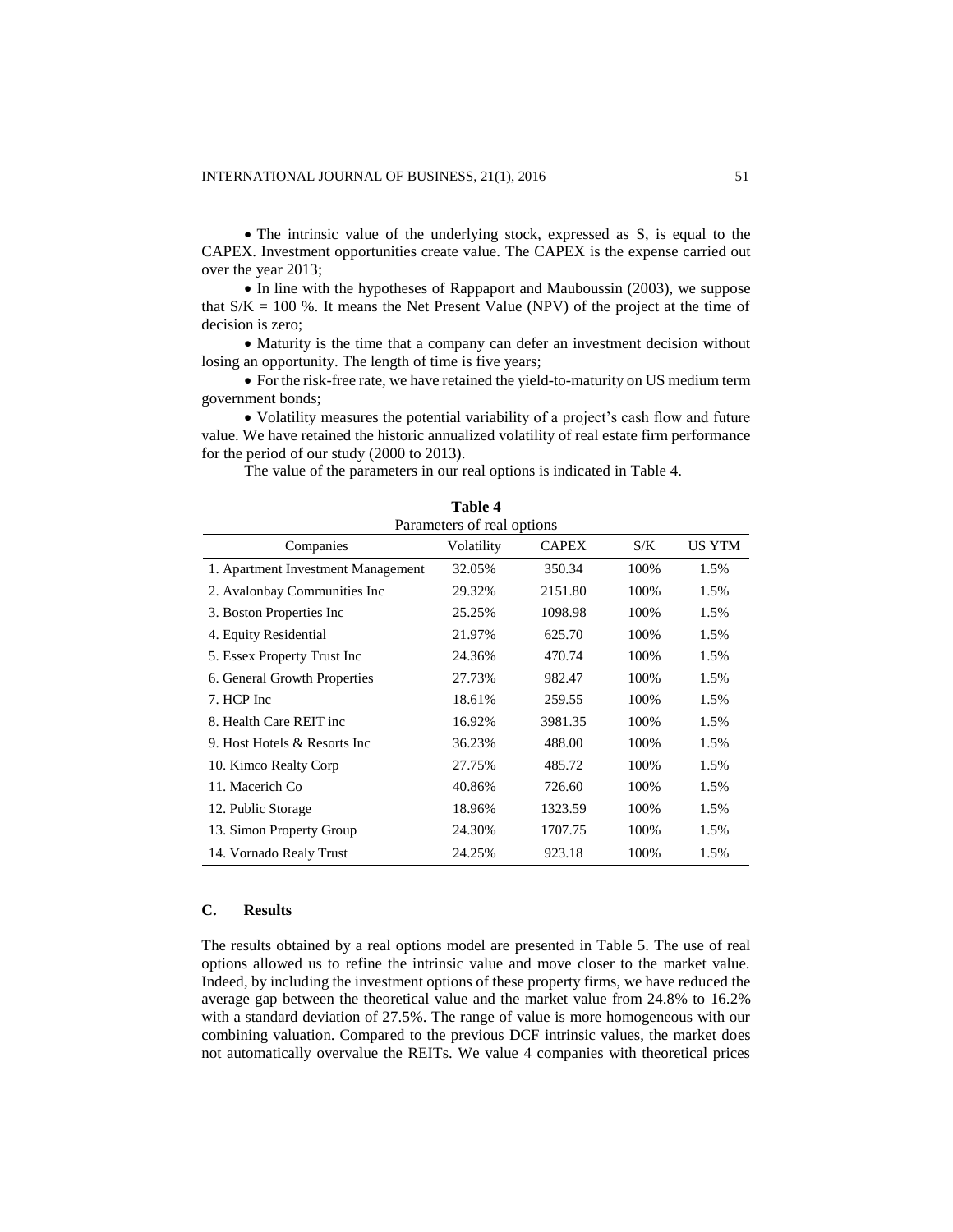| Results of the theoretical valuation using real options (RO) |                 |                                |                      |                 |
|--------------------------------------------------------------|-----------------|--------------------------------|----------------------|-----------------|
| Companies                                                    | Market<br>Value | <b>Real Options</b><br>Premium | <b>DCF</b><br>$+ RO$ | Spread<br>(USD) |
| 1. Apartment Investment Management                           | 25.91           | 1.13                           | 26.21                | $-0.30$         |
| 2. Avalonbay Communities Inc                                 | 118.23          | 6.47                           | 117.52               | 0.71            |
| 3. Boston Properties Inc.                                    | 100.37          | 2.92                           | 101.59               | $-1.22$         |
| 4. Equity Residential                                        | 51.87           | 1.48                           | 35.55                | 16.32           |
| 5. Essex Property Trust Inc.                                 | 143.51          | 1.21                           | 125.07               | 18.44           |
| 6. General Growth Properties                                 | 20.07           | 2.82                           | 9.93                 | 10.14           |
| 7. HCP Inc                                                   | 36.32           | 0.54                           | 32.97                | 3.35            |
| 8. Health Care REIT inc.                                     | 53.57           | 7.70                           | 58.68                | $-5.11$         |
| 9. Host Hotels & Resorts Inc.                                | 19.44           | 1.75                           | 17.79                | 1.65            |
| 10. Kimco Realty Corp                                        | 19.75           | 1.39                           | 20.63                | $-0.88$         |
| 11. Macerich Co.                                             | 58.89           | 2.88                           | 48.69                | 10.20           |
| 12. Public Storage                                           | 150.52          | 2.79                           | 148.9                | 1.62            |
| 13. Simon Property Group                                     | 143.06          | 4.39                           | 141.61               | 1.45            |
| 14. Vornado Realy Trust                                      | 88.79           | 2.37                           | 84.13                | 4.66            |

**Table 5**

higher than market prices (Apartment Investment and Management, Boston Properties Inc., Health Care REIT Inc., Kimco Realty Corp.). Considering investment opportunities in the valuation process make market value and intrinsic value to converge. Our combined approach resulted in differences of less than two dollars for seven of the fourteen companies in our sample. The use of real options can in no way be reduced to a process of simple technical calculation. These options reflect the strategic and financial constraints that real estate firms face. They try to invest in "premium" assets to generate stable income and manage debt that can cast doubt on the profitability of their future projects. We recommend an approach combining a discounted model and real options to value alternative investments such as real estate companies. Indeed, the value of listed real estate firms depends simultaneously on the quality of their assets, the rental income generated by the business, their future development projects and their asset turnover policy.

#### **V. CONCLUSION**

In this research, we have stressed the importance for fund managers to consider investing in the real estate sector to improve their performance. During the period we have studied, the real estate sector performed on average 7.65% per year. However, we have underlined the problem of valuing property companies, given their specific features. Property investments depend to a great extent on the economic environment for their rental income, the value of the assets and the development of new projects. The main contribution of this research is that it proposes a theoretical frame for valuation that combines discounted cash flow models and real options. In the "stock picking" process,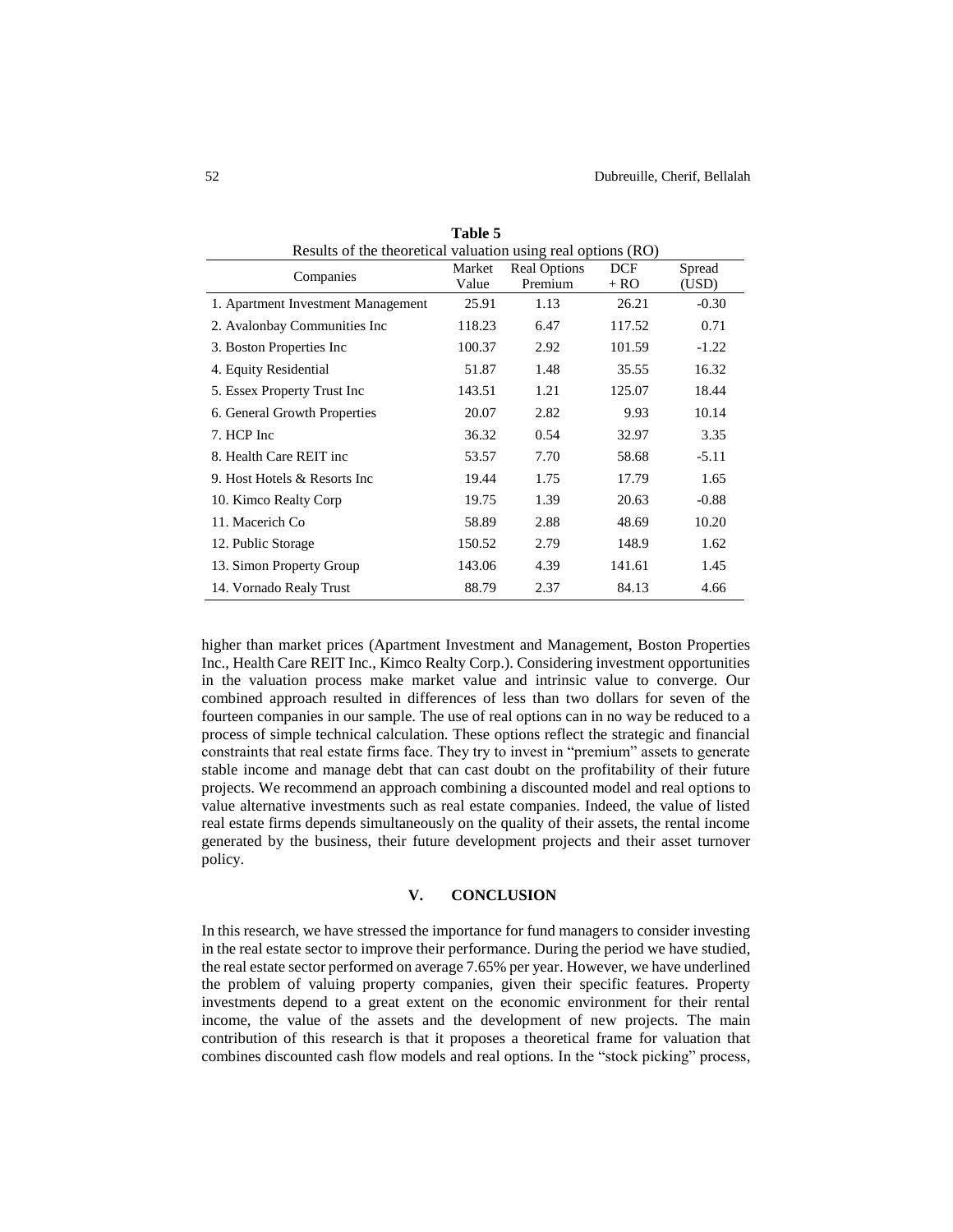managers should favor the discounted approach to the NAV approach with an exit hypothesis estimated based on perpetual growth rate rather than a multiple. To this should be added options that are justified by the company's asset turnover policy. Considering options results in an average difference of 16.2% between the intrinsic value and market values. The conclusions of our research are based on a relatively small sample, which could be extended to other countries and other market environments.

## **REFERENCES**

- Black, F., and M., Scholes, 1973, "The Pricing of Options and Corporate Liabilities." *Journal of Political Economy,* 81, 637-654.
- Capozza, D., and S., Lee, 1995, "Property Type, Size, and REIT Value." *Journal of Real Estate Research*, 10, 363-379.
- Chan, S., K., Wang, and J., Yang, 2012, ["Presale Contract and its Embedded Default and](http://web.ebscohost.com/ehost/viewarticle?data=dGJyMPPp44rp2%2fdV0%2bnjisfk5Ie46bdKsK%2bzT7Sk63nn5Kx95uXxjL6trUytqK5JsZa2UrCsuEuylr9lpOrweezp33vy3%2b2G59q7Sa%2but0i2rK9NsJzqeezdu33snOJ6u9jygKTq33%2b7t8w%2b3%2bS7T66ntEuyp68%2b5OXwhd%2fqu37z4uqM4%2b7y&hid=14)  [Abandonment Options."](http://web.ebscohost.com/ehost/viewarticle?data=dGJyMPPp44rp2%2fdV0%2bnjisfk5Ie46bdKsK%2bzT7Sk63nn5Kx95uXxjL6trUytqK5JsZa2UrCsuEuylr9lpOrweezp33vy3%2b2G59q7Sa%2but0i2rK9NsJzqeezdu33snOJ6u9jygKTq33%2b7t8w%2b3%2bS7T66ntEuyp68%2b5OXwhd%2fqu37z4uqM4%2b7y&hid=14) *Journal of Real Estate Finance & Economics*, 44, 116-152.
- Changwen, K., W., Zongjun, and C., Guo, 2007, ["The Financing and Abandonment](http://web.ebscohost.com/ehost/viewarticle?data=dGJyMPPp44rp2%2fdV0%2bnjisfk5Ie46bdKsK%2bzT7Sk63nn5Kx95uXxjL6trUytqK5JsZa2UrCsuEuylr9lpOrweezp33vy3%2b2G59q7Sa%2but0i2rK9NsJzqeezdu33snOJ6u9jygKTq33%2b7t8w%2b3%2bS7SrWptU%2byqa4%2b5OXwhd%2fqu37z4uqM4%2b7y&hid=14)  [Options in Chinese Real Estate Development Projects."](http://web.ebscohost.com/ehost/viewarticle?data=dGJyMPPp44rp2%2fdV0%2bnjisfk5Ie46bdKsK%2bzT7Sk63nn5Kx95uXxjL6trUytqK5JsZa2UrCsuEuylr9lpOrweezp33vy3%2b2G59q7Sa%2but0i2rK9NsJzqeezdu33snOJ6u9jygKTq33%2b7t8w%2b3%2bS7SrWptU%2byqa4%2b5OXwhd%2fqu37z4uqM4%2b7y&hid=14) *Journal of Corporate Real [Estate](http://web.ebscohost.com/ehost/viewarticle?data=dGJyMPPp44rp2%2fdV0%2bnjisfk5Ie46bdKsK%2bzT7Sk63nn5Kx95uXxjL6trUytqK5JsZa2UrCsuEuylr9lpOrweezp33vy3%2b2G59q7Sa%2but0i2rK9NsJzqeezdu33snOJ6u9jygKTq33%2b7t8w%2b3%2bS7SrWptU%2byqa4%2b5OXwhd%2fqu37z4uqM4%2b7y&hid=14)*, 9, 111-124.
- Copeland, T., T., Koller, and J., Murrin, 2000, *Valuation: Measuring and Managing the Value of Companies*, John Wiley and sons, Inc., New York.
- Edelstein, R., S., Fortin, and D., Tsang, 2012, "An International Exploration of Financial Reporting Practices in the Real Estate Industry." *International Real Estate Review*, 15, 347-372.
- Fisher, J., D., Gatzlaff, D., Geltner, and D., Haurin, 2003, "Controlling for the Impact of Variable Liquidity on Commercial Real Estate Price Indices." *Real Estate Economics*, 31, 269-303.
- Fortin, S., W.B., Thomas, D., Tsang, 2011, "Value Relevance of Fair Value Gains and Losses of Investment Properties: Evidence From the IFRS Countries." *Working Paper, McGill University and University of Oklahoma.*
- Fisher, I., 1930, *The Theory of Interest*, The MacMillan Company, New York.
- Georgiev, G., B., Bhaswar Gupta, and T., Kunkel, 2003, "Benefits of Real Estate Investment - Some Diversification Benefit in Particular Allocations." *Journal of Portfolio Management*, 29, 28-33.
- Grovenstein, R., J., Kau, and H., Munneke, 2011, "Development Value: A Real Options Approach Using Empirical Data." *Journal of Real Estate Finance and Economics*, 43, 321-335.
- Hoesli, M., J., Lekander, and W., Witkiewicz, 2004, "International Evidence on Real Estate as a Portfolio Diversifier." *Journal of Real Estate Research*, 26, 161-206.
- Kyle, A.S., 1985, "Continuous Auctions and Inside Trading." *Econometrica*, 53, 1315- 1335.
- Paxson, D.A., 2007, ["Sequential American Exchange Property Options."](http://web.ebscohost.com/ehost/viewarticle?data=dGJyMPPp44rp2%2fdV0%2bnjisfk5Ie46bdKsK%2bzT7Sk63nn5Kx95uXxjL6trUytqK5JsZa2UrKpuEyzlr9lpOrweezp33vy3%2b2G59q7Sa%2but0i2rK9NsJzqeezdu33snOJ6u9jygKTq33%2b7t8w%2b3%2bS7SrOmsku0qa4%2b5OXwhd%2fqu37z4uqM4%2b7y&hid=14) *Journal of Real [Estate Finance & Economics](http://web.ebscohost.com/ehost/viewarticle?data=dGJyMPPp44rp2%2fdV0%2bnjisfk5Ie46bdKsK%2bzT7Sk63nn5Kx95uXxjL6trUytqK5JsZa2UrKpuEyzlr9lpOrweezp33vy3%2b2G59q7Sa%2but0i2rK9NsJzqeezdu33snOJ6u9jygKTq33%2b7t8w%2b3%2bS7SrOmsku0qa4%2b5OXwhd%2fqu37z4uqM4%2b7y&hid=14)*, 34, 135-157.
- Ratcliff, U., 1972, *Valuation for Real Estate Decisions*. Santa Cruz, CA: Democrat Press.
- Simon, S., and W.L., Ng, 2009, "The Effect of the Real Estate Downturn on the Link between REITs and the Stock Market." *Journal of Real Estate Portfolio Management*, 15, 211-219.